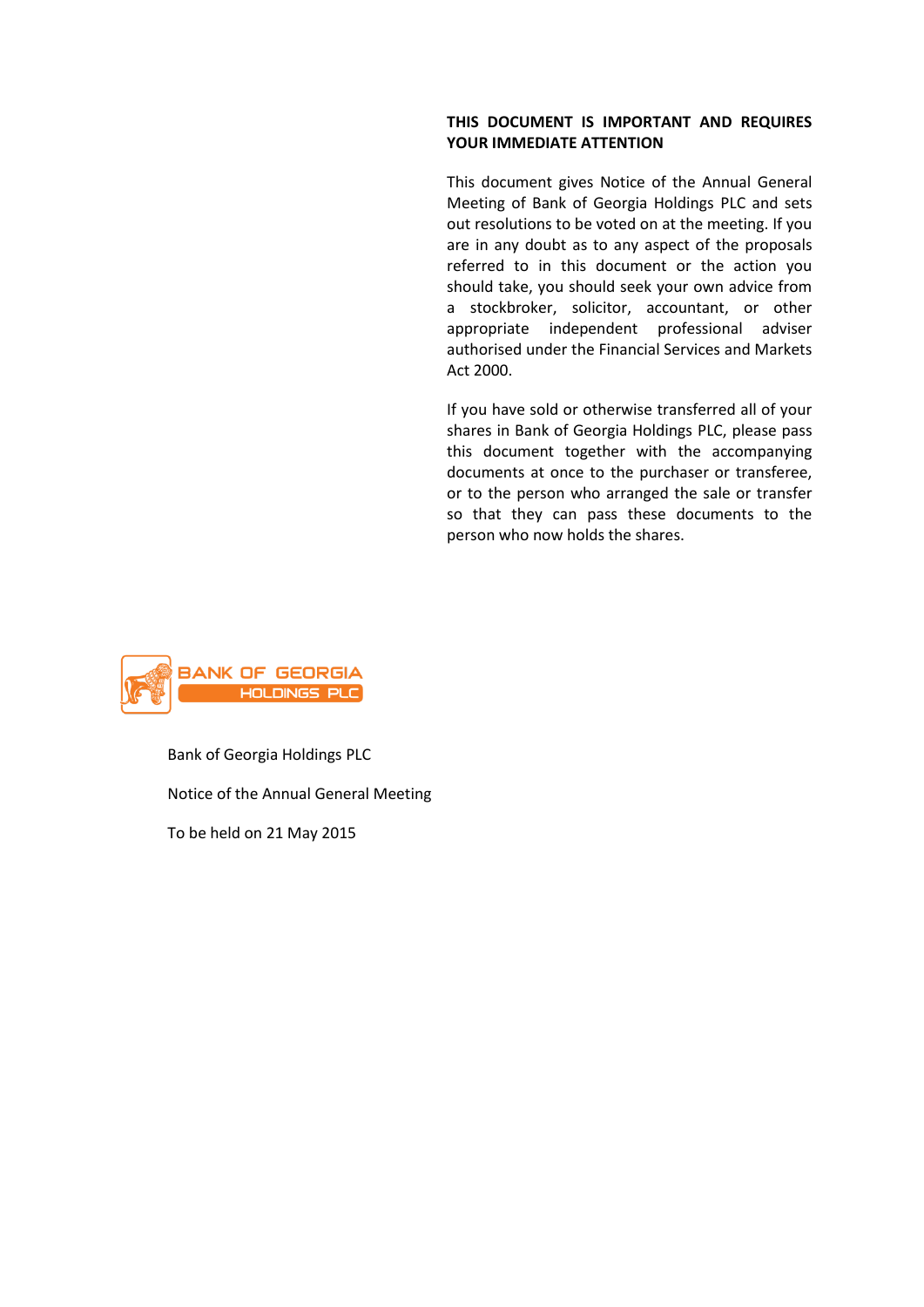## **Bank of Georgia Holdings PLC** 84 Brook Street London W1K 5EH United Kingdom

Registered in England and Wales No: 07811410

#### **LETTER FROM THE CHAIRMAN**



Dear Shareholder

I am pleased to be writing to you, on behalf of the Board of Directors, with details of the Annual General Meeting (**AGM**) of Bank of Georgia Holdings PLC (the **Company**) which will be held at Freshfields Bruckhaus Deringer LLP, 65 Fleet Street, London EC4Y 1HS on Thursday, 21 May 2015 at 10:00 am (London time). The doors will open at 9:30 am (London time) and refreshments will be served before the meeting.

The formal notice of the AGM is set out on pages 4 to 7 of this document.

The AGM is one of the key ways we communicate with you, our shareholders. It is an important opportunity for you to express your views by attending, raising questions and voting at the AGM, and the Board encourages you to do so.

#### **Voting on Remuneration**

At the 2014 AGM, the Policy on Directors' Remuneration was approved by shareholders and will not be presented for approval this year. The Director's Remuneration Report will be subject to an advisory vote pursuant to resolution 3 below.

#### **Communications with our Shareholders**

You can choose how we keep you informed about the Company. You can always receive paper versions of all communications, but we would prefer to keep in touch with you electronically.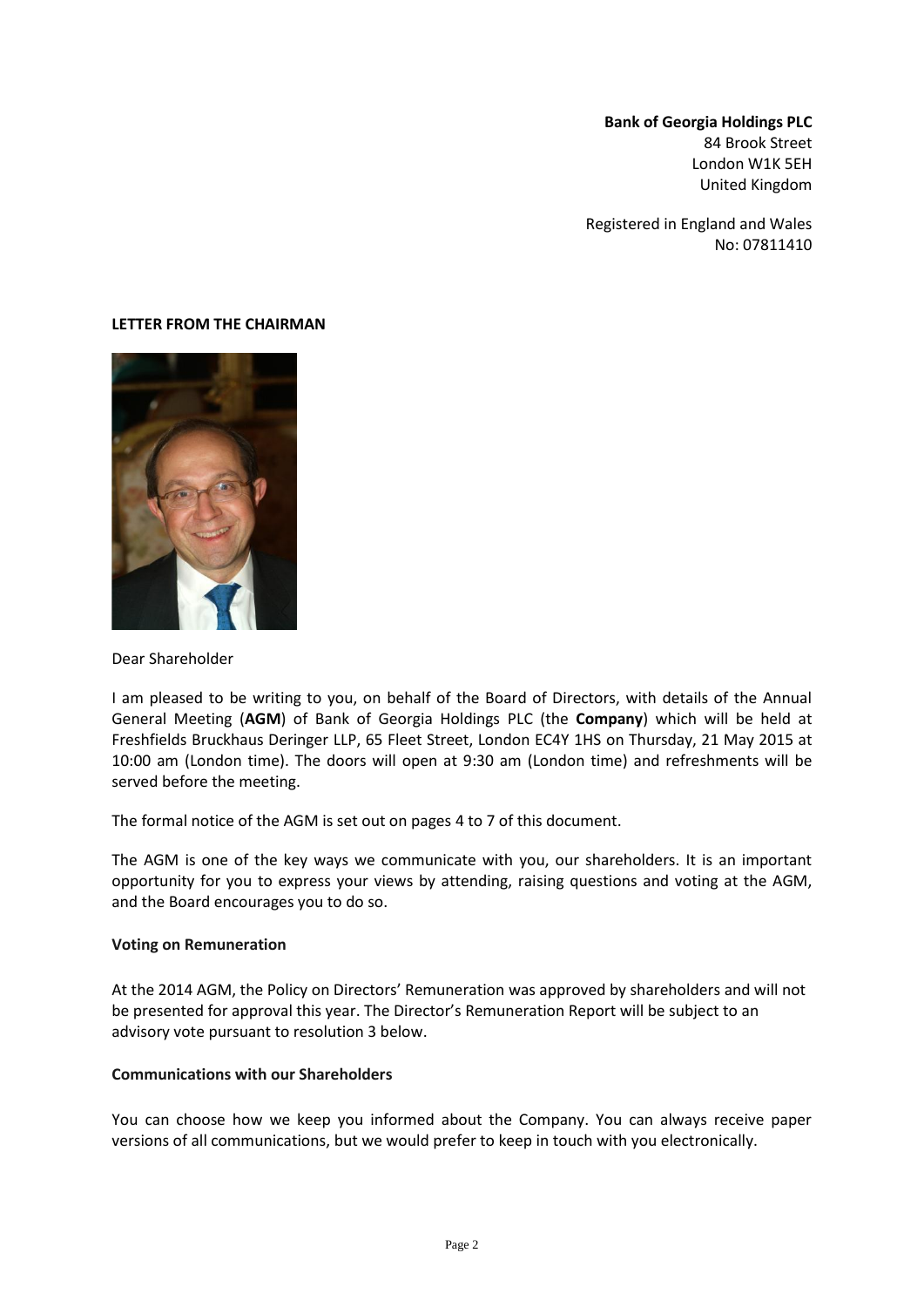We regularly review the services and communications provided to shareholders and we welcome feedback from you.

In the meantime, on behalf of the Board, I look forward to welcoming you to the Company's AGM.

### **Voting at the AGM**

In order for the voting preferences of all shareholders to be taken into account, not only those who can physically attend, the Company will conduct a poll vote on all resolutions put to the AGM. If you would like to vote on the resolutions being put to the AGM but will not attend in person, please complete the Form of Proxy and return it in the envelope provided to Computershare Investor Services PLC, The Pavilions, Bridgwater Road, Bristol BS99 6ZY as soon as possible. Alternatively, you can vote online at www.investorcentre.co.uk/eproxy using the Control Number, your unique PIN and Shareholder Reference Number (SRN) printed on your Form of Proxy. The return of the Form of Proxy by post or registering your vote online will not prevent you from attending the AGM and voting in person should you so wish.

To be valid, the Form of Proxy or online voting instruction must be received by Computershare no later than 10:00 am (London time) on 19 May 2015. CREST members may choose to use the CREST electronic proxy appointment service in accordance with the procedures set out in note 5 on page 17.

The results of the poll will be released to the market via the Regulatory News Service of the London Stock Exchange and published on the Company's website as soon as practicable after the conclusion of the AGM.

Explanatory Notes on all the business to be considered at this year's AGM appear on pages 8 to 15 of this document. The Board believes that all of the proposals set out in this Notice of AGM are in the best interests of shareholders as a whole and the Company and unanimously recommends that you vote in favour of all the resolutions, as the Directors intend to do in respect of their own beneficial shareholdings.

Yours faithfully,

Neil Janin Chairman Bank of Georgia Holdings PLC 23 April 2015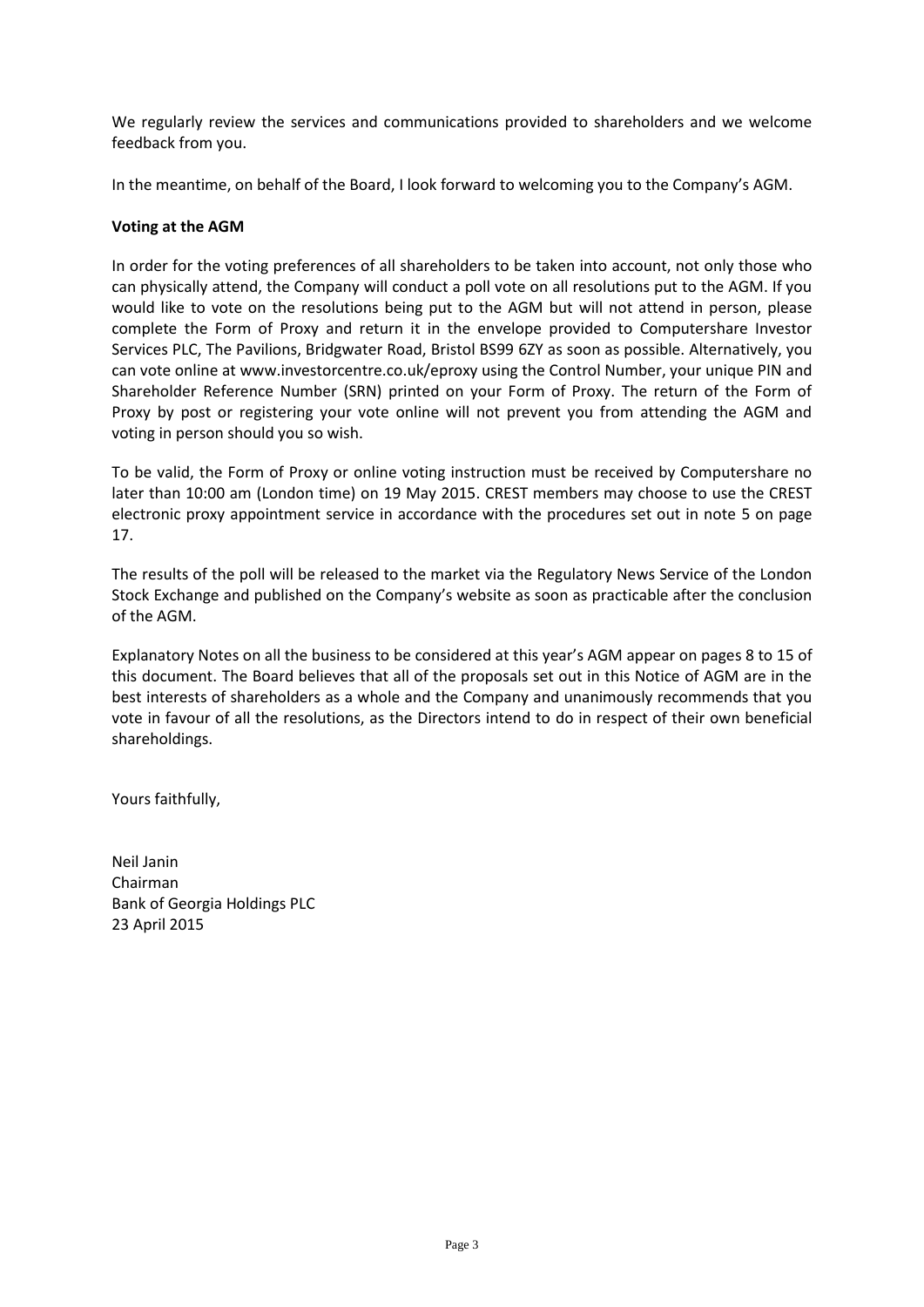#### **NOTICE OF ANNUAL GENERAL MEETING**

This year's AGM will be held at Freshfields Bruckhaus Deringer LLP, 65 Fleet Street, London EC4Y 1HS on Thursday 21 May 2015 at 10:00 am (London time). You will be asked to consider, and if thought fit, pass the resolutions below. Resolutions 1 to 15 are proposed as ordinary resolutions and resolutions 16 to 18 are proposed as special resolutions.

### **Ordinary Resolutions**

- 1. To receive and accept the Company's Annual Report and Accounts, together with the reports of the Directors and auditors for the financial year ended 31 December 2014.
- 2. To declare a final dividend as recommended by the Directors of the Company for the financial year ended 31 December 2014 of GEL 2.1 per ordinary share in the share capital of the Company of £0.01 each (each an **Ordinary Share**) payable on 16 June 2015 to those shareholders on the register at the close of business on 5 June 2015.
- 3. To receive and approve the Director's Remuneration Report, as set out on pages 86 to 94 of the Annual Report and Accounts for the financial year ended 31 December 2014 (including the annual statement of the Chairman of the Remuneration Committee).
- 4. To re-elect Neil Janin, as Chairman of the Company.
- 5. To re-elect Irakli Gilauri, as an Executive Director of the Company.
- 6. To re-elect David Morrison, as a non-executive Director of the Company.
- 7. To re-elect Alasdair Breach, as a non-executive Director of the Company.
- 8. To re-elect Kaha Kiknavelidze, as a non-executive Director of the Company.
- 9. To re-elect Kim Bradley, as a non-executive Director of the Company.
- 10. To re-elect Bozidar Djelic, as a non-executive Director of the Company.
- 11. To re-elect Tamaz Georgadze, as a non-executive Director of the Company.
- 12. To re-appoint Ernst & Young LLP as Auditor to the Company from the date of the passing of this resolution and expiring at the conclusion of the Company's AGM in 2016.
- 13. To authorise the Board to set the remuneration of the Auditor.
- 14. THAT, in accordance with section 366 of the Companies Act 2006 (the **Act**), the Company and any subsidiary of the Company, during the period beginning with the date of the passing of this resolution and expiring at the conclusion of the Company's AGM in 2016 (unless such authority has been renewed, revoked or varied by the Company in a general meeting), be authorised to:
	- a) make political donations to political parties, to political organisations other than political parties, or independent election candidates as defined in sections 363 and 364 of the Act, not exceeding £350,000 in total; and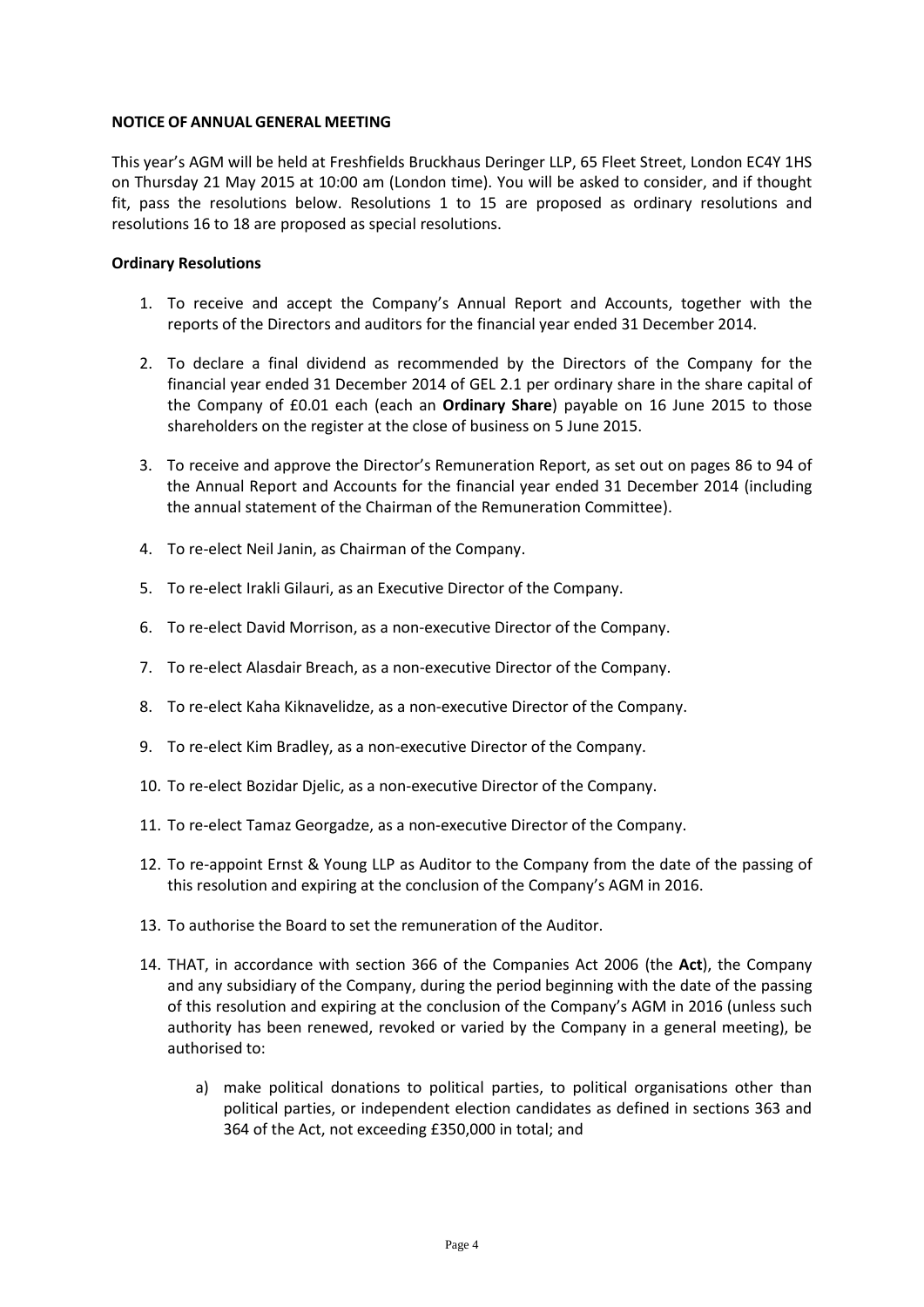- b) incur political expenditure, as defined in section 365 of the Act, not exceeding £50,000 in total.
- 15. THAT, in substitution for all existing authorities, the Directors be and are hereby generally and unconditionally authorised pursuant to and in accordance with section 551 of the Act to exercise all the powers of the Company to:
	- a) allot shares (as defined in section 540 of the Act) in the Company and grant rights to subscribe for or to convert any securities into shares in the Company, and make an offer or agreement which would or might require shares to be allotted, or rights to subscribe for or convert any security into shares be granted, after expiry of this authority, up to an aggregate nominal value of £131,667.73; and
	- b) allot equity securities (as defined in section 560 of the Act) up to an aggregate nominal value of £263,335.46 in connection with an offer by way of a rights issue:
		- i. to holders of Ordinary Shares in proportion (as nearly as may be practicable) to their existing holdings; and
		- ii. to holders of other equity securities (as defined in section 560 of the Act) as required by the rights of those securities or, if the Directors consider it necessary, as permitted by the rights of those securities (subject to any arrangements which the Directors consider necessary or appropriate to deal with treasury shares, fractional entitlements, record dates, regulatory or practical problems or any other matter),

such amount to be reduced by the aggregate nominal amount of Ordinary Shares allotted or rights to subscribe for or to convert any securities into Ordinary Shares in the Company granted under paragraph a) of this resolution,

such authorities to apply (unless previously renewed, varied or revoked by the Company in general meeting) until the conclusion of the Company's AGM in 2016 (save that the Company may, before such expiry, make an offer or agreement which would or might require shares to be allotted, or rights to be granted, after the authority expires and the Directors may allot shares or grant rights to subscribe for or to convert any security into shares under any such offer or agreement as if the authorisations had not expired).

### **Special Resolutions**

- 16. THAT, in substitution of all existing powers, and subject to the passing of resolution 15, the Directors be generally empowered pursuant to section 570 and section 573 of the Act to allot equity securities (as defined in section 560 of the Act) wholly for cash, pursuant to the authority given by resolution 15 and/or where the allotment constitutes an allotment of equity securities by virtue of section 560(3) of the Act, in each case:
	- a) in connection with a pre-emptive offer; and
	- b) otherwise than in connection with a pre-emptive offer, up to an aggregate nominal amount of £19,750.16 (representing 5% of the Company's share capital),

as if section 561(1) of the Act did not apply to any such allotment.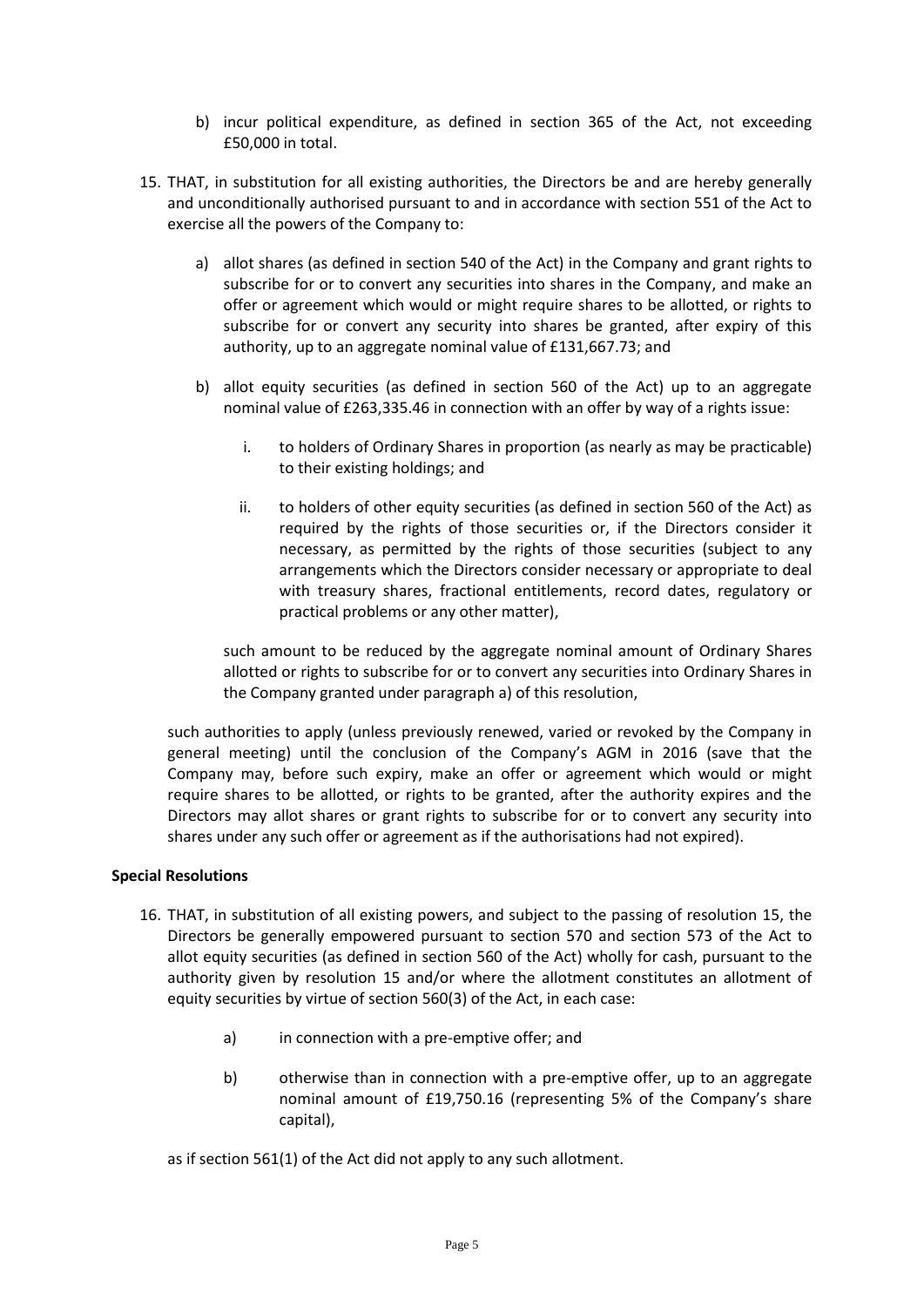This power shall expire at the conclusion of the Company's AGM in 2016 (save that the Company may before such expiry make an offer or agreement which would or might require equity securities to be allotted after such expiry and the Directors may allot equity securities in pursuance of such an offer or agreement as if the power conferred hereby had not expired).

For the purposes of this resolution:

1) "pre-emptive offer" means an offer of equity securities open for acceptance for a period fixed by the Directors to (a) holders (other than the Company) on the register on a record date fixed by the Directors of Ordinary Shares in proportion to their respective holdings and (b) other persons so entitled by virtue of the rights attaching to any other equity securities held by them, but subject in both cases to such exclusions or other arrangements as the Directors may deem necessary or expedient in relation to treasury shares, fractional entitlements, record dates or legal, regulatory or practical problems in, or under the laws of, any territory;

2) references to an allotment of equity securities shall include a sale of treasury shares; and

3) the nominal amount of any securities shall be taken to be, in the case of rights to subscribe for or convert any securities into shares of the Company, the nominal amount of such shares which may be allotted pursuant to such rights.

- 17. THAT the Company be generally and unconditionally authorised for the purpose of section 701 of the Act to make market purchases (as defined in section 693 of the Act) of Ordinary Shares, on such terms and in such manner as the Directors may from time to time determine, and where such Ordinary Shares are held as treasury shares, the Company may use them for the purposes of its employee share schemes, provided that:
	- a) the maximum number of Ordinary Shares which may be purchased is 3,950,032;
	- b) the minimum price (exclusive of expenses) which may be paid for each Ordinary Share is £0.01; and
	- c) the maximum price (exclusive of expenses) which may be paid for each Ordinary Share is the higher of:
		- i. 105 per cent. of the average of the middle-market price of an Ordinary Share as derived from the London Stock Exchange Daily Official List for the five business days immediately preceding the day on which such Ordinary Share is contracted to be purchased; and
		- ii. the price stipulated by Article 5(1) of Buy-back and Stabilisation Regulation (Commission Regulation (EC) No 2273/2003).

This authority shall expire at the conclusion of the Company's AGM in 2016 (except in relation to any purchase of Ordinary Shares for which the contract was concluded before such date and which would or might be executed wholly or partly after such date).

18. THAT the Directors be authorised to call general meetings (other than an Annual General Meeting) on not less than 14 clear days' notice.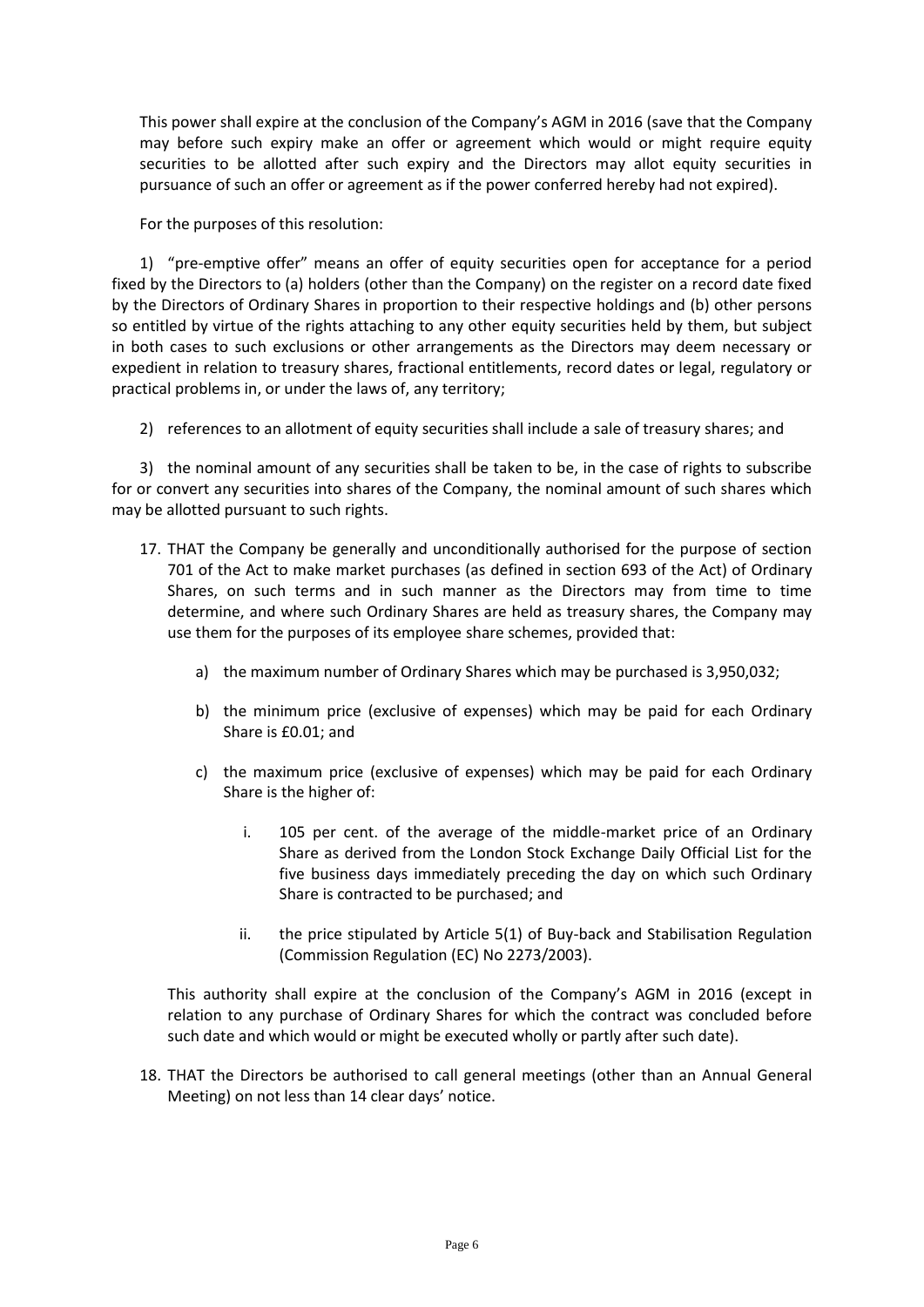By Order of the Board

Kathryn Bennett Rea, on behalf of KB Rea Ltd., Company Secretary 23 April 2015

Registered Office: 84 Brook Street London W1K 5EH United Kingdom

Registered in England and Wales No: 07811410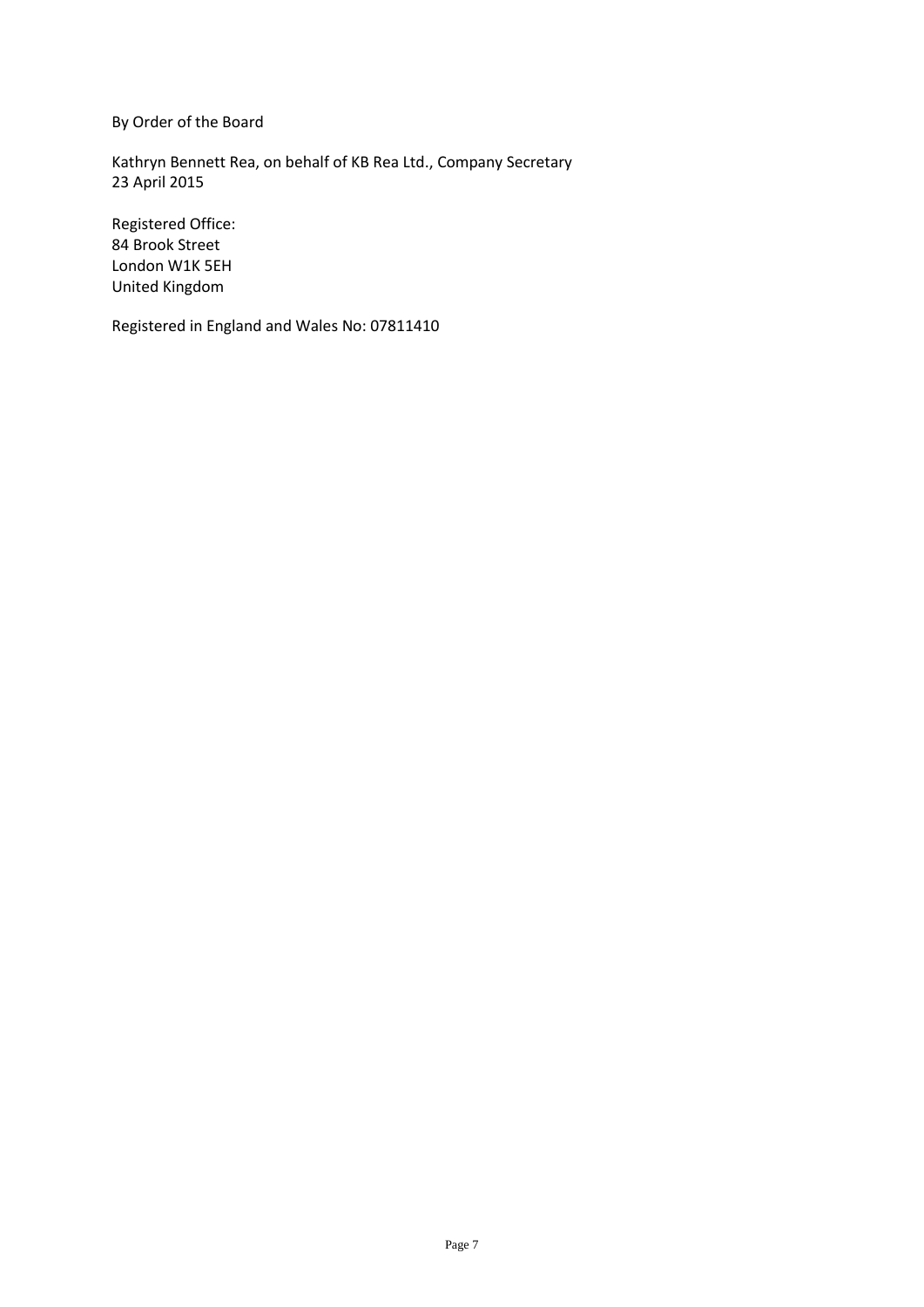#### **EXPLANATORY NOTES TO THE NOTICE OF ANNUAL GENERAL MEETING**

The notes on the following pages are given as explanations of the proposed resolutions.

Resolutions 1 to 15 are proposed as ordinary resolutions. This means that, for each of those resolutions to be passed, more than half of the votes cast must be in favour of the resolutions.

Resolutions 16 to 18 are proposed as special resolutions. This means that, for each of those resolutions to be passed, at least three-quarters of the votes cast must be in favour of the resolution.

Please note that a "vote withheld" (as it appears in the Form of Proxy) is not a vote in law and will not be counted in the calculation of the proportion of votes "for" or "against" a resolution.

#### **Resolution 1: Annual Report and Accounts**

The Directors are required by law to present, for each financial year, copies of the Company's Annual Report and Accounts and auditors' report to shareholders at a general meeting.

#### **Resolution 2: Declaration of a Final Dividend**

Final dividends must be approved by shareholders of the Company but cannot be more than the amount recommended by Directors.

If the AGM approves resolution 2, the final dividend of GEL 2.1 per Ordinary Share will be paid in British Sterling on 16 June 2015 to shareholders on the UK register of members at the close of business in London on 5 June 2015.

The proposed dividend timetable is as follows:

| Ex-Dividend Date:                | 4 June 2015  |
|----------------------------------|--------------|
| Record Date:                     | 5 June 2015  |
| <b>Currency Conversion Date:</b> | 8 June 2015  |
| Payment Date:                    | 16 June 2015 |

#### **Resolutions 3: Director's Remuneration Report**

Resolution 3 is an advisory vote on the implementation of the Company's existing remuneration policy in terms of payments and share awards made to Directors during the previous financial year (the Director's Remuneration Report).

#### **Resolutions 4 to 11: Re-election of Directors**

In accordance with the provisions of the UK Corporate Governance Code, the Board has decided that, as has been the case since the Company listed, all Directors should retire at the AGM and offer themselves for re-election.

The Nomination Committee identifies, evaluates and recommends candidates for appointment or reappointment as Directors. The Nomination Committee keeps the balance of knowledge, skills and experience of the Board under regular review and seeks to ensure an orderly succession of Directors.

The Nomination Committee has reviewed the performance of each Director now standing for reelection, and having considered the complementary skills and expertise brought by each to the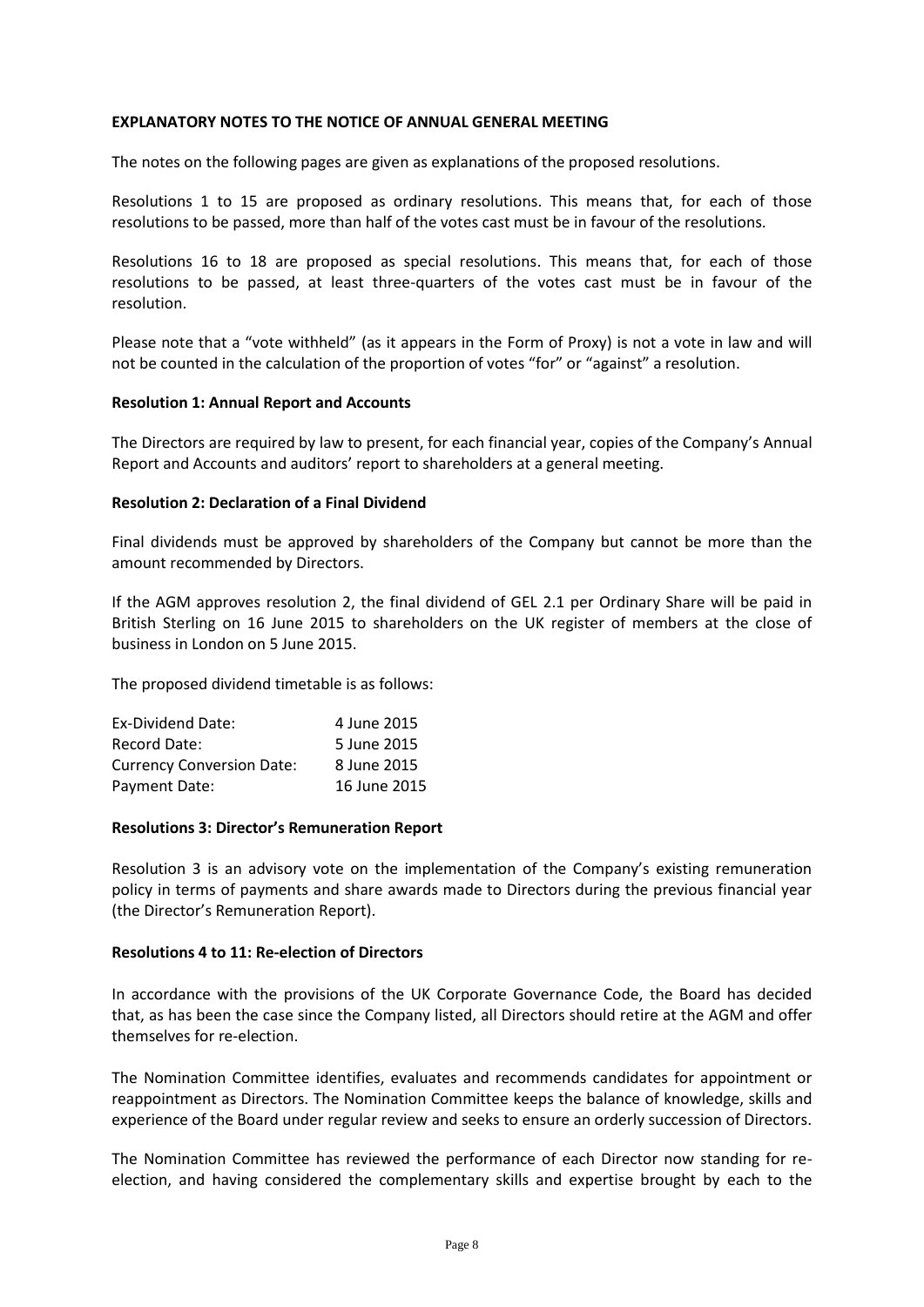Board, the Nomination Committee believes that they continue to be effective and demonstrate commitment to their roles, including commitment of time for the board and committee meetings and any other duties. The Board as a whole is content that each Non-Executive Director standing for election is independent in character and judgement and that there are no relationships or circumstances likely to affect that independence. Accordingly, the Board recommends the reelection of these Directors.

Biographical details of each of the Directors standing for re-election are as follows:

## **Neil Janin, Chairman**

Neil Janin was appointed Non-Executive Chairman on 24 October 2011 and has been re-elected by shareholders at each AGM thereafter. Mr Janin serves as Chairman of BGH's Board and Nomination Committee as well as a member of BGH's Remuneration Committee. Mr Janin also serves as Chairman of the Supervisory Board of the Bank and as a member of its Remuneration Committee, positions he has held since 2010. Upon completion of the restructuring, Mr Janin will resign as Chairman of the Bank Supervisory Board, but will continue to be a member of the Bank Supervisory Board. Mr Janin is also a member of the Supervisory Board of Georgia Healthcare Group (GHG).

## Skills and experience:

Mr Janin serves as counsel to CEOs of both for-profit and non-profit organisations and continues to provide consulting services to McKinsey & Company. Prior to joining the Bank in 2010, Mr Janin was a Director of McKinsey & Company, based in its Paris office, for over 27 years, from 1982 until his retirement. At McKinsey & Company, he conducted engagements in the retail, asset management and corporate banking sectors, and was actively involved in every aspect of organisational practice, including design, leadership, governance, performance enhancement and transformation. In 2009, while serving as a member of the French Institute of Directors, Mr Janin authored a position paper on the responsibilities of the Board of Directors with regards to the design and implementation of a company's strategy. Before joining McKinsey & Company, Mr Janin worked for Chase Manhattan Bank (now JP Morgan Chase) in New York and Paris, and Procter & Gamble in Toronto. Mr Janin has practised in Europe, Asia and North America. Mr Janin is also a Director of Neil Janin LTD, a company through which he provides his ongoing consulting services.

# Education:

Mr Janin holds an MBA from York University, Toronto, and a joint honours degree in Economics and Accounting from McGill University, Montreal.

Mr Janin will be 59 years old at the date of the AGM.

### **Irakli Gilauri, Chief Executive Officer**

Irakli Gilauri was appointed as an Executive Director of BGH on 24 October 2011 and has been reelected by shareholders at each AGM thereafter. Mr Gilauri has served as CEO of BGH since his appointment in 2011, and also serves as CEO of the Bank, a position he has held since May 2006. Mr Gilauri is also Chairman of the Supervisory Board of GHG, insurance company Aldagi and the Tree of Life Foundation and a member of the Supervisory Board of the following subsidiaries: Agron Group, BNB, Galt & Taggart Holdings and m2 Real Estate. Mr Gilauri has also recently been appointed to the Supervisory Board of Georgian Global Utilities. Upon completion of the restructuring, Mr Gilauri will resign from his position as CEO of the Bank and will assume the role of Chairman of the Bank Supervisory Board and CEO of the newly formed Georgian holding company.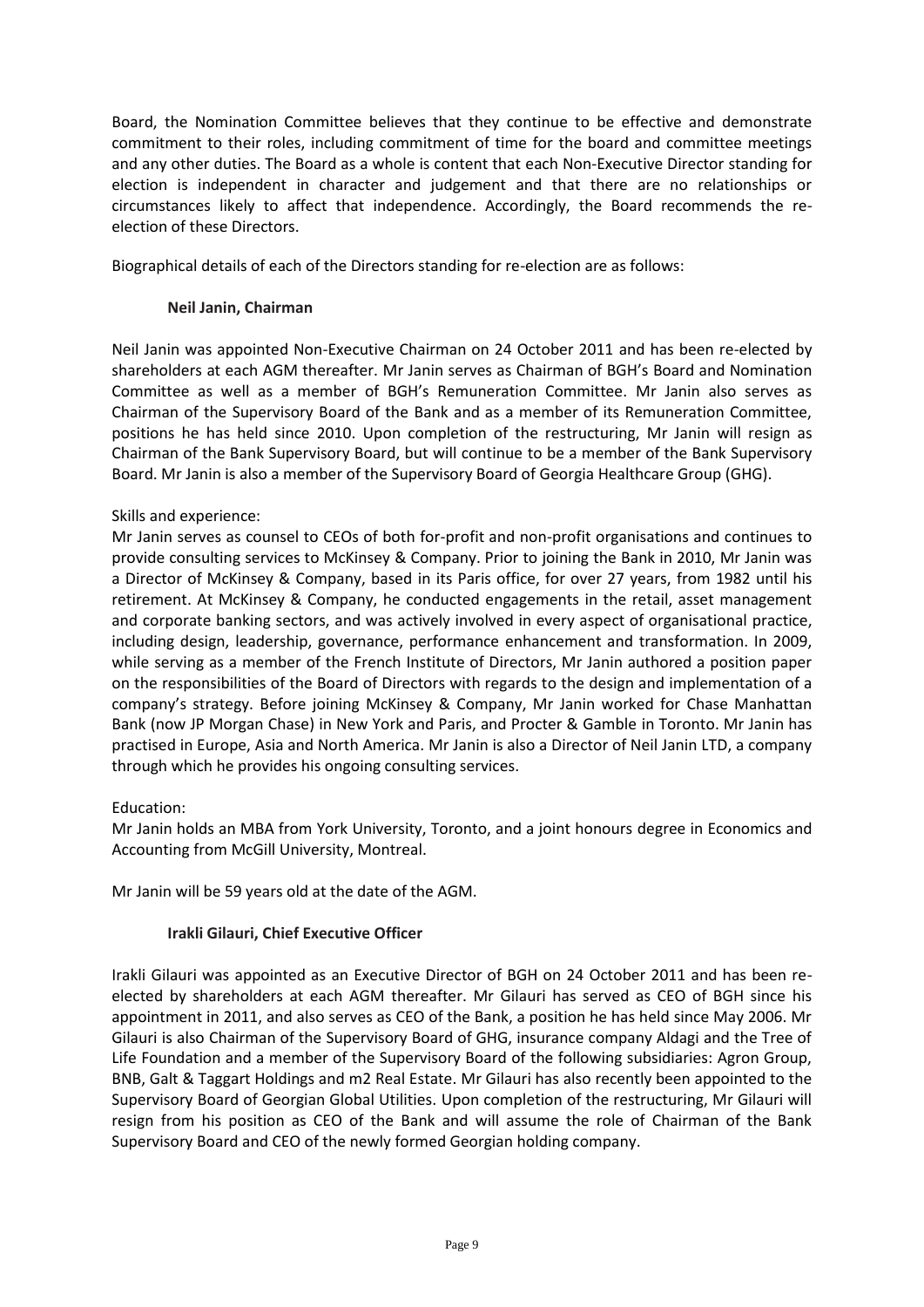### Skills and experience:

Before his employment with the Bank, Mr Gilauri was a banker at the EBRD's Tbilisi and London offices for five years, where he worked on transactions involving debt and private equity investments in Georgian companies.

## Education:

Mr Gilauri received his undergraduate degree in Business Studies, Economics and Finance from the University of Limerick, Ireland, in 1998. He was later awarded the Chevening Scholarship, granted by the British Council, to study at the Cass Business School of City University, London, where he obtained his MSc in Banking and International Finance.

Mr Gilauri will be 39 years old at the time of the AGM.

## **David Morrison, Senior Independent Non-Executive Director**

David Morrison was appointed as the Senior Independent Non-Executive Director of BGH on 24 October 2011 and has been re-elected by shareholders at each AGM thereafter. Mr Morrison assumed the role of Chairman of the Audit Committee in December 2013, prior to which he served as a member of the Committee. Mr Morrison is also a member of BGH's Remuneration and Nomination Committees, and serves as Vice-Chairman of the Bank's Supervisory Board and as a member of the Bank's Audit and Remuneration Committees, positions he has held since 2010. Mr Morrison is also a member of the Supervisory Board of GHG.

## Skills and experience:

Prior to joining the Bank Supervisory Board and Board of BGH, Mr Morrison worked for 28 years at Sullivan & Cromwell LLP, where he served as Managing Partner of the firm's Continental European offices. His practice focused on advising public companies in a transactional context, from capital raisings and IPOs to mergers and acquisitions. Key banking clients he advised include Banco Espirito Santo in Portugal and Germany's development bank, Kreditanstalt für Wiederaufbau (KfW). He also served on the Board of Directors of KfW's finance subsidiary for 20 years. Mr Morrison is the author of several publications on securities law-related topics, and has been recognised as a leading lawyer in Germany and France. In 2008, Mr Morrison became the Founding CEO of the Caucasus Nature Fund (CNF), a charitable trust fund dedicated to nature conservation in Georgia, Armenia and Azerbaijan, a position in which he continues to serve.

### Education:

Mr Morrison received his undergraduate degree from Yale College, received his law degree from the University of California, Los Angeles, and was a Fulbright scholar at the University of Frankfurt.

Mr Morrison will be 62 years old at the time of the AGM.

# **Alasdair (Al) Breach, Independent Non-Executive Director**

Al Breach was appointed as an Independent Non-Executive Director of BGH on 24 October 2011 and has been re-elected by shareholders at each AGM thereafter. Mr Breach serves as Chairman of BGH's Remuneration Committee and serves as a member of BGH's Nomination Committee and recently established Risk Committee. Mr Breach also serves as a member of the Bank's Supervisory Board and Chairman of the Bank's Remuneration Committee, positions he has held since 2010, and has also been appointed to the Bank's recently established Risk Committee.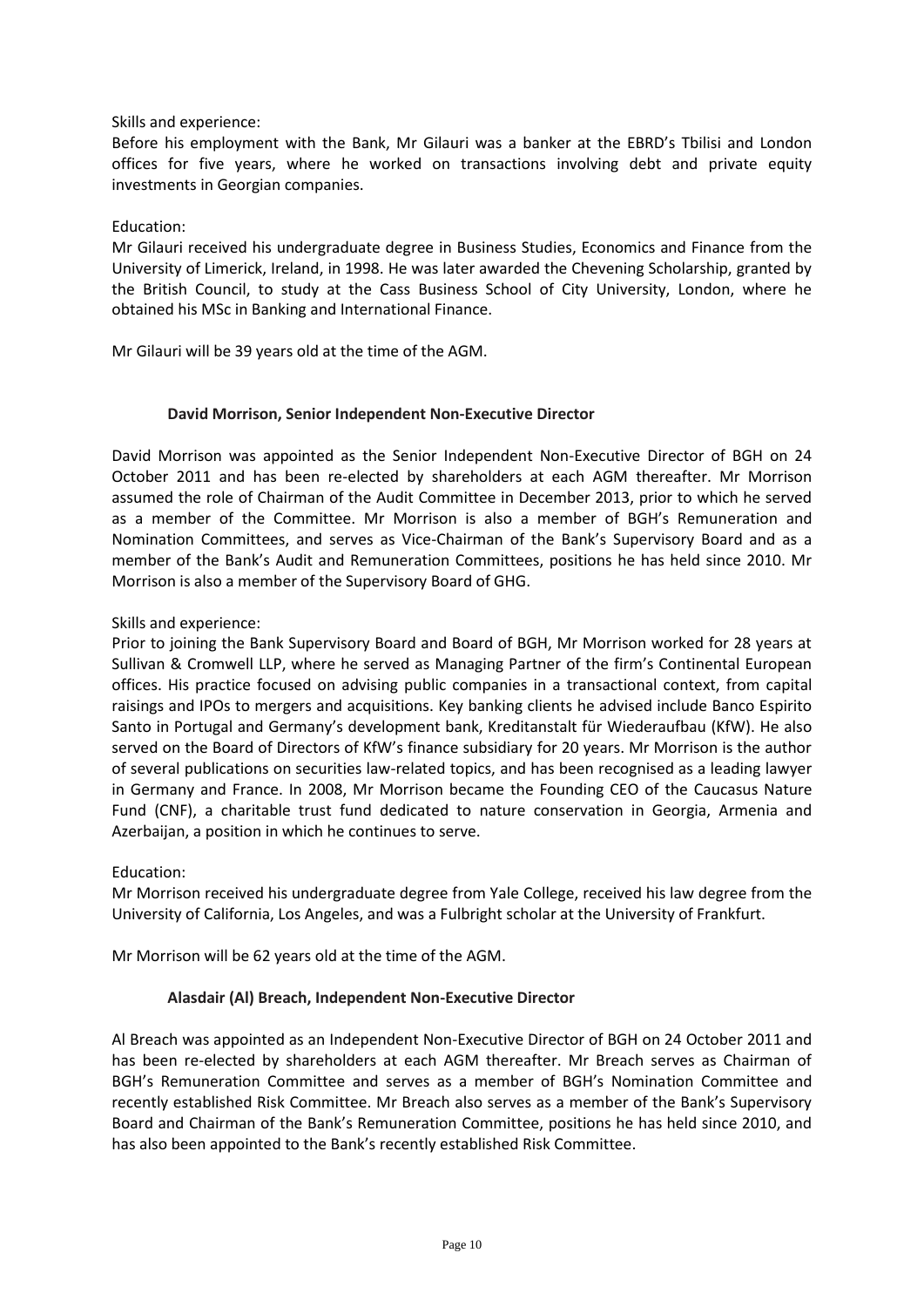### Skills and experience:

In 2013, Mr Breach founded Gemsstock Ltd., a UK FCA-regulated fund manager, where he also serves as an executive Director. In 2010, Mr Breach founded Furka Advisors AG, a Swiss-based asset management firm and served as an executive Director until founding Gemsstock Ltd. Gemsstock Ltd. manages the Gemsstock Fund, which was previously called the Gemsstock Growth Fund and managed by Mr Breach at Furka Advisors AG. His previous career was in research in investment banks, principally in Russia. In January 2003, Mr Breach joined Brunswick UBS (later UBS Russia) as Chief Economist, and later was appointed Head of Research and Managing Director until October 2007. From 1998 to 2002, Mr Breach was a Russia and FSU (Former Soviet Union) economist at Goldman Sachs, based in Moscow. Mr Breach is also the co-founder of The Browser.com, a webbased curator of current affairs writing, established in 2008. Mr Breach serves as a director of Gemsstock Ltd., the Gemsstock Fund, The Browser and Furka Holdings AG, all of which are private entities. He is also an advisor to East Capital.

### Education:

Mr Breach obtained an MSc in Economics from the London School of Economics and an undergraduate degree in Mathematics and Philosophy from Edinburgh University.

Mr Breach will be 44 years old at the time of the AGM.

## **Kakhaber (Kaha) Kiknavelidze, Independent Non-Executive Director**

Kaha Kiknavelidze was appointed as an Independent Non-ExecutiveDirector of BGH on 24 October 2011 and has been re-elected by shareholders at each AGM thereafter. Mr Kiknavelidze also serves as a member of BGH's Audit and Nomination Committee and newly established Risk Committee. Mr Kiknavelidze also serves as a member of the Bank's Supervisory Board and Audit Committee, positions he has held since 2008, and has also been appointed to the Bank's recently established Risk Committee.

### Skills and experience:

Mr Kiknavelidze is the founder and Managing Partner of Rioni Capital Partners LLP and an Executive Director of Rioni Capital Services Ltd, an investment management company he continues to operate from London. Mr Kiknavelidze has over 15 years' experience in the equity markets, including serving as Executive Director of UBS, where he supervised the Russian oil and gas research team. Prior to joining UBS, he spent eight years at Troika Dialog, initially covering metals and mining and the utilities sectors and, later, as Deputy Head of Research and Associate Partner, leading the oil and gas team. Mr Kiknavelidze began his career at the Bank as a Financial Manager in 1994. Mr Kiknavelidze also serves as an Executive Director of Scholae Mundi Foundation, a charity, and as a Non-Executive Director of the Georgian Stock Exchange and OAS Zontik SICAV, a Luxembourg based fund.

### Education:

Mr Kiknavelidze received his undergraduate degree in Economics with honours from the Georgian Agrarian University in Tbilisi, Georgia, and received his MBA from Emory University.

Mr Kiknavelidze will be 42 years old at the time of the AGM.

### **Kim Bradley, Independent Non-Executive Director**

Kim Bradley was appointed as an Independent Non-Executive Director of BGH on 19 December 2013 and was elected by shareholders at the 2014 AGM. Mr Bradley serves as Chairman of the BGH Risk Committee and a member of BGH's Audit and Nomination Committees. Mr Bradley was also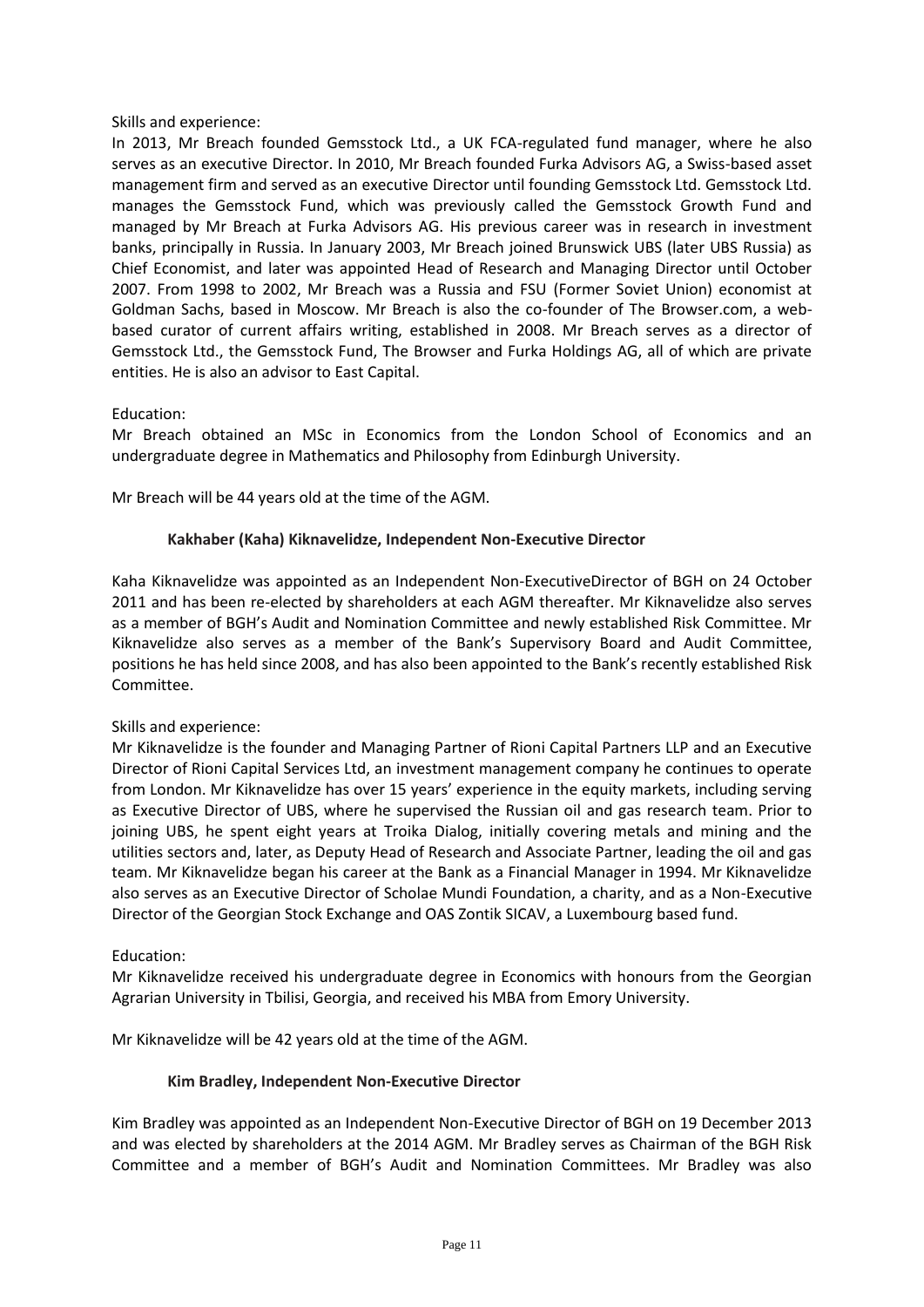appointed to the Bank Supervisory Board in December 2013. He also serves as Chairman of the newly established Bank Risk Committee and a member the Bank's Audit Committee.

### Skills and Experience:

Mr Bradley retired from Goldman Sachs in early 2013, following 15 years as a professional in the Real Estate Principal Investments and Realty Management divisions, where he focused on investment in both European real estate and distressed debt. In addition to his investment activities, Mr Bradley led Goldman's asset management affiliates in France, Italy and Germany, where he was involved in financial and tax audits as well as management of internal audit activities. He has also served as President of Societa Gestione Crediti, a member of the Board of Directors of Capitalia Service Joint Venture in Italy and Chairman of the Shareholders' Board at Archon Capital Bank Deutschland in Germany. Prior to Goldman Sachs, he served as a Senior Executive at GE Capital for seven years in both the United States and Europe, where his activities included real estate workouts and restructuring, as well as acquisitions. Prior to GE Capital, Mr Bradley held senior executive positions at Manufacturers Hanover Trust (now part of JP Morgan) and Dollar Dry Dock Bank. He has also served as a Peace Corps volunteer and as a consultant with the US Agency for International Development in Cameroon. Mr Bradley does not hold any other directorships.

### Education:

Mr Bradley holds an MA in International Affairs from the Columbia University School of International Affairs and an undergraduate degree in English Literature from the University of Arizona.

Mr Bradley will be 60 years old at the time of the AGM.

### **Bozidar Djelic, Independent Non-Executive Director**

Bozidar Djelic was appointed as an Independent Non-Executive Director of BGH on 19 December 2013 and was elected by shareholders at the 2014 AGM. Mr Djelic serves as a member of BGH's Risk and Nomination Committees. Mr Djelic was also appointed to the Bank Supervisory Board in December 2013. He also serves as a member of the Bank's newly established Risk Committee.

### Skills and experience:

Since January 2014, Mr Djelic has served as Managing Director in the Sovereign Advisory Department of Lazard, based in Paris. Mr Djelic also currently serves as a member of EBRD's "Transition to Transition" Senior Advisory Group. Prior to this, he served as Deputy Prime Minister for European Integration and Minister of Science and Technological Development of Serbia from 2008 to 2011. From 2007 to 2008, Bozidar served as sole Deputy Prime Minister of Serbia, and as Governor of the World Bank Group and Deputy Governor of the EBRD. From 2005 to 2007, he was Crédit Agricole Group's Director for Eastern Europe and the FSU, leading the acquisition and management of several banks in the region. From 2001 to 2004, Mr Djelic served as Minister of Finance and Economy of Serbia, leading the country's macro and banking reform. From 1993 to 2000, he worked at McKinsey & Company in Paris and Silicon Valley, specialising in financial institutions, asset management and media. He has also held various advisory positions, including adviser to the Polish and Romanian Governments. Mr Djelic does not hold any other directorships.

### Education:

Mr Djelic holds an MBA from the Harvard Business School, an MPA from Harvard's J.F. Kennedy School of Government and an MA in Economics from the École de Hautes Études in Social Sciences.

Mr Djelic will be 50 years old at the time of the AGM.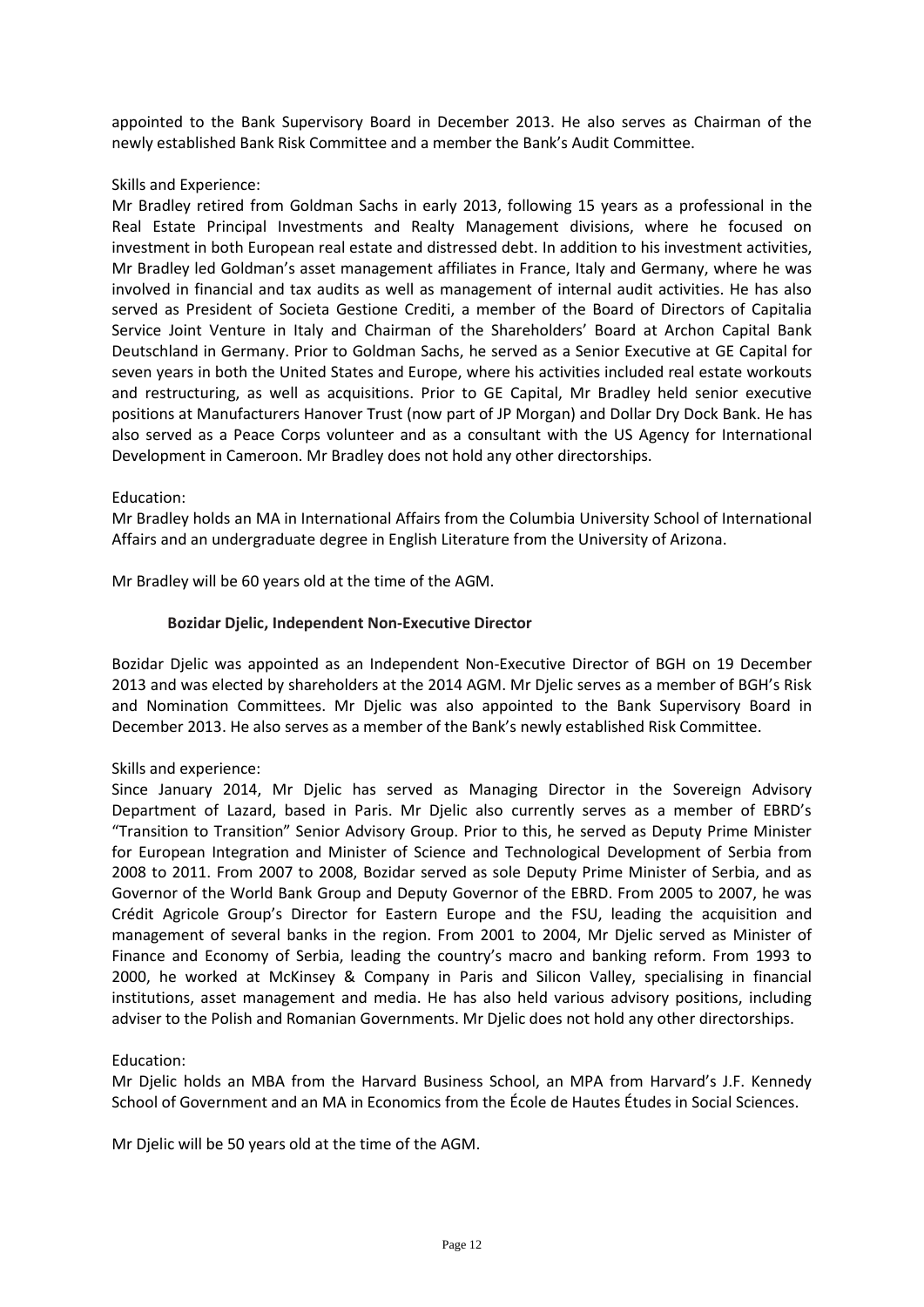### **Tamaz Georgadze, Independent Non-Executive Director**

Tamaz Georgadze was appointed as an Independent Non-Executive Director of BGH on 19 December 2013 and was re-elected by shareholders at the 2014 AGM. Mr Georgadze serves as a member of BGH's Risk and Nomination Committees. Mr Georgadze was also appointed to the Bank Supervisory Board in December 2013. He also serves as a member of the Bank's newly established Risk Committee.

### Skills and experience:

In 2013, Mr Georgadze founded SavingGlobal GmbH, a company which launched the first global deposit intermediation in Europe and he continues to serve as its Executive Director. Prior to founding this company, Mr Georgadze had a 10-year career at McKinsey & Company in Berlin, where he served as a Partner from 2009 to 2013. At McKinsey & Company, he conducted engagements with banks in Germany, Switzerland, Russia, Georgia and Vietnam, focusing on strategy, risk identification and management, deposit and investment products, operations and sales. Prior to joining McKinsey & Company, Tamaz worked as an aide to the President of Georgia in the Foreign Relations Department from 1994 to 1995. Save for his role at SavingGlobal GmbH, Mr Georgadze does not hold any other directorships.

## Education:

Mr Georgadze holds two PhDs, one in Economics from Tbilisi State University and the other in Agricultural Economics from Justus-Liebig University Gießen, Germany. Mr Georgadze also studied Law at Justus-Liebig Universität Gießen and graduated with honours.

Mr Georgadze will be 36 years old at the time of the AGM.

# **Resolutions 12 and 13: Re-appointment of auditor and setting of auditor's fees**

At each general meeting at which accounts are presented, the Company is required to appoint an auditor to hold office until the conclusion of the Company's next AGM, which is in 2016, as well as fix the remuneration of the auditor. The performance and effectiveness of the auditor, which included an assessment of the auditor's independence and objectivity, and a review of the non-audit services provided by the auditor, has been evaluated by the Company's Audit Committee, which has recommended to the Board that Ernst & Young LLP be re-appointed. Ernst & Young LLP has also indicated that it is willing to continue as the Company's auditor. Shareholders are asked to reappoint Ernst & Young LLP as auditor and, following normal practice, to authorise the Board to set the auditor's fees.

### **Resolution 14: Authority to make political donations**

Any political donations or expenditure regulated by the Act requires shareholder approval. It is not the Company's policy to make political donations or to incur political expenditure, however the scope of the definitions of political expenditure, political parties, independent election candidates and political organisations within the Act are sufficiently broad for the Company to seek shareholder approval as a necessary precautionary measure so that its usual business activity does not inadvertently commit a technical breach of the Act.

Accordingly, the Directors have decided to put forward this resolution to renew the authority granted by shareholders at the AGM in 2014 to permit political donations and political expenditure in case any of its activities in its normal course of business, are caught by the legislation. This authority will cover the period from the date resolution 14 is passed until the conclusion of the AGM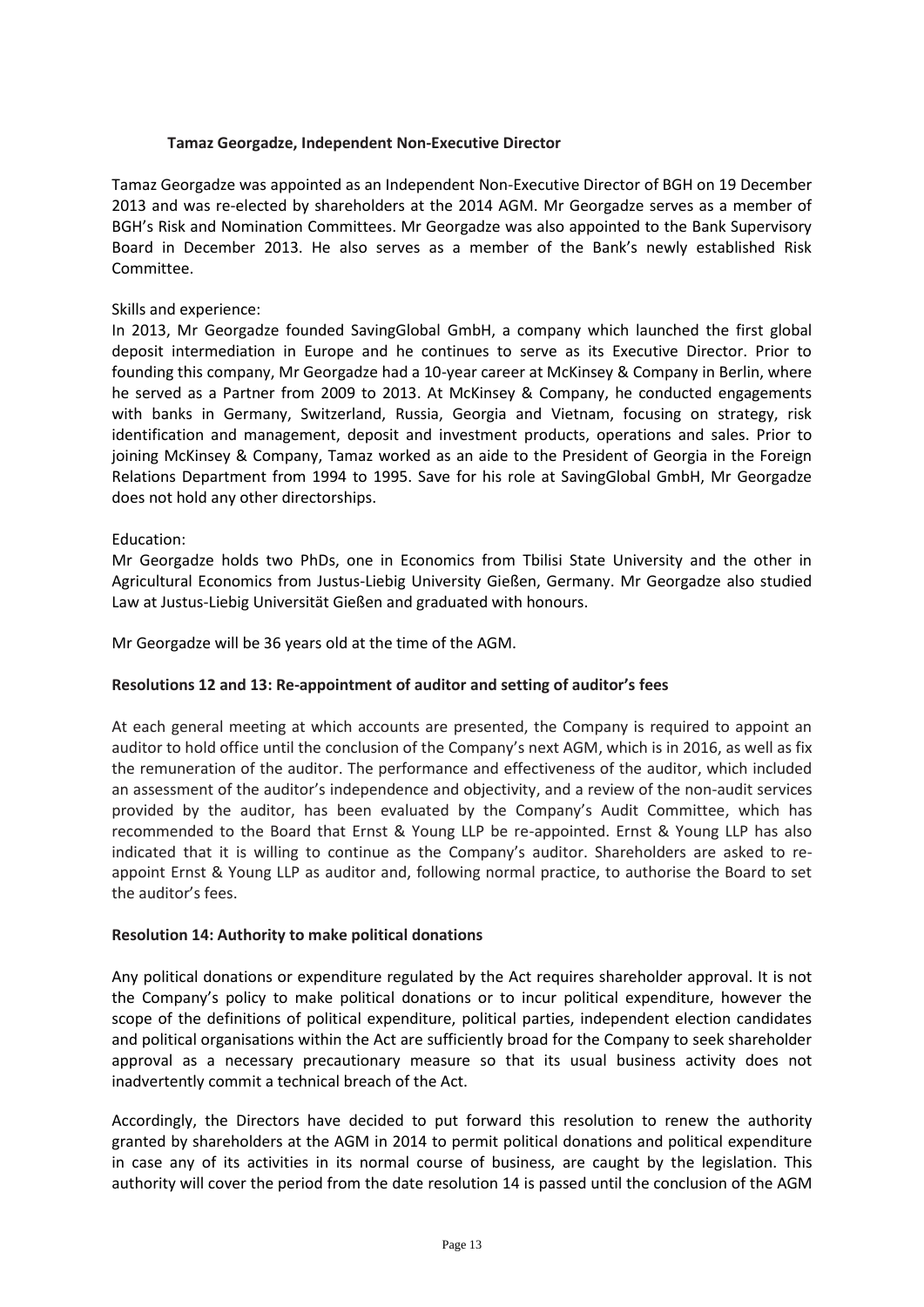in 2016, unless previously renewed, revoked or varied by the Company in a general meeting. Any expenditure which may be incurred under authority of this resolution in excess of £2,000 per expenditure will be disclosed in next year's annual report.

### **Resolution 15: Director's authority to allot shares**

Under section 551 of the Act, the Directors may only allot shares or grant rights to subscribe for, or convert any securities into shares, if shareholders in a general meeting have given them the authority to do so. The authority conferred on the Directors at the Company's AGM in 2014 to allot ordinary shares or grant rights to subscribe for or convert any security into such shares will expire at the end of this year's AGM. Accordingly, resolution 15 seeks shareholder's approval to renew this authority.

Paragraph a) of resolution 15 asks for authority to be given to allow the directors to allot shares or grant rights to subscribe for or convert any security into shares up to an aggregate nominal value of £131,667.73, one-third of the Company's current issued ordinary share capital.

The Association of British Insurers has advised that it will regard as routine request to authorise the allotment of a further one-third of a company's issued share capital in connection with a rights issue. In light of this, paragraph b) of this resolution 15 proposes that a further authority be conferred on the Directors to allot shares or rights to subscribe for shares in connection with a rights issue in favour of holders of equity securities up to an aggregate nominal amount of £263,335.46, such amount to be reduced by the nominal amount of Ordinary Shares or rights to subscribe for Ordinary Shares issued under the authority conferred by paragraph a) of this resolution. This amount (before any reduction) represents two-thirds of the Company's current issued ordinary share capital.

The Board has no current plans to make use of this authority but wishes to ensure that the Company has maximum flexibility in managing the group's capital resources. The authority set out in this resolution will remain in force until the conclusion of the Company's AGM in 2016.

# **Resolution 16: Director's authority to disapply pre-emptive rights**

The effect of this resolution is to renew the authority currently held by the Directors to allot shares (or sell any shares which the Company elects to hold in treasury) for cash without first offering them to existing shareholders.

The authority would be limited to allotments or sales in connection with pre-emptive offers and offers to holders of other equity securities if required by the rights of those shares or as the Board otherwise considers necessary, up to an aggregate nominal value of £19,750.16, 5% of the currently issued ordinary share capital of the Company.

The authority set out in this resolution will remain in force until the conclusion of the Company's AGM in 2016.

In accordance with institutional investor guidelines, the Directors confirm their intention that no more than 7.5% of the Company's issued share capital will be issued for cash on a non-pre-emptive basis during any rolling three year period of the Company (excluding shares issued pursuant to employee incentive schemes).

### **Resolution 17: Authority to purchase Ordinary Shares**

The Directors are committed to the effective management of the Company's capital resources and in certain circumstances it may be advantageous for the Company to purchase its own Ordinary Shares.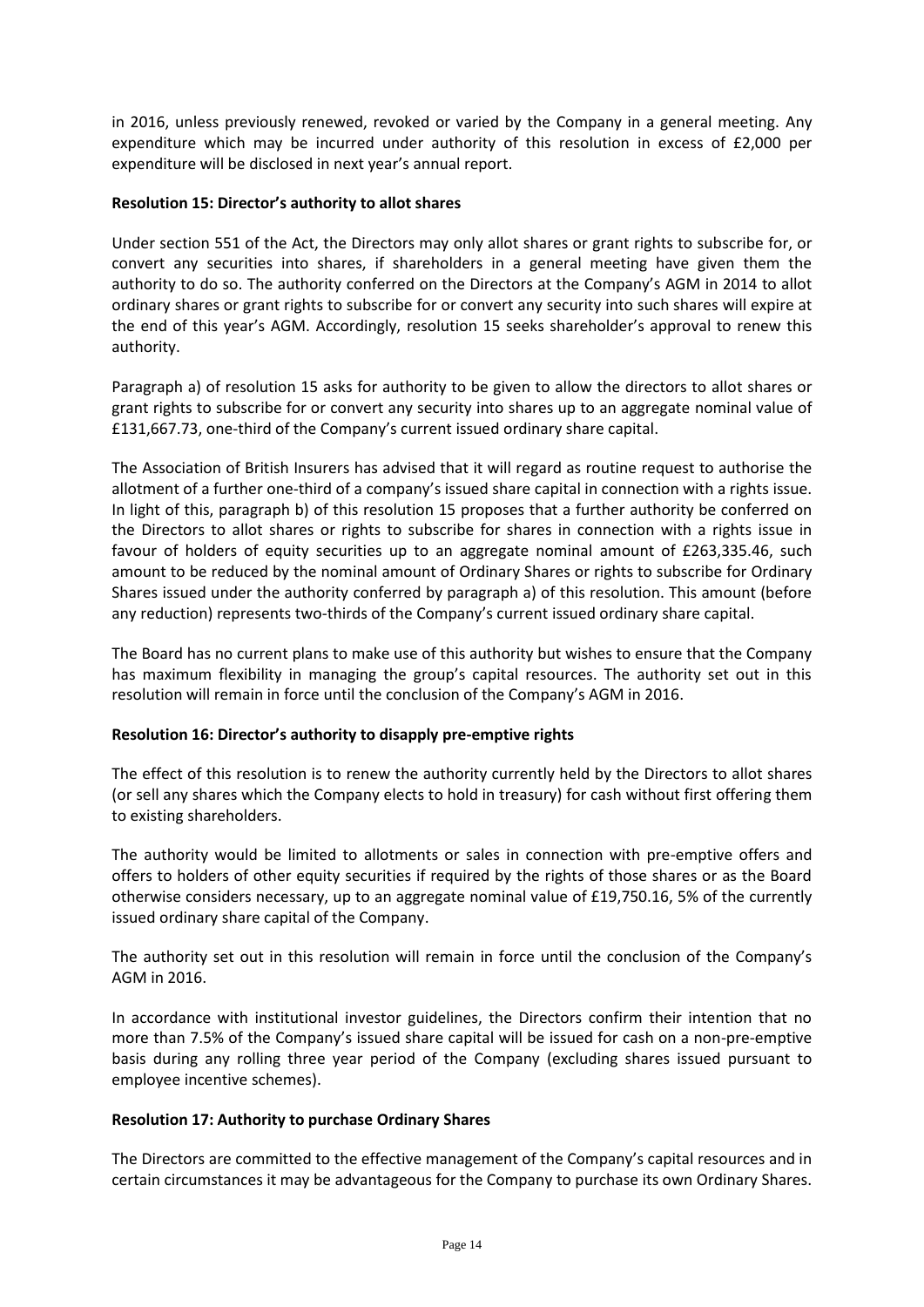The effect of this resolution is to renew the authority currently held by the Directors to purchase up to 10% of the Company's issued share capital. No Ordinary Shares were bought back under the current authority.

This resolution would enable the Directors to buy back up to 3,950,032 Ordinary Shares and sets the maximum and minimum prices at which these Ordinary Shares may be bought.

Companies are able to hold purchased shares as treasury shares rather than cancelling them. While the Act no longer places a limit on the number of shares which can be held in treasury, the Association of British Insurers considers that the former 10% limit remains appropriate. The Directors will decide at the time of purchase whether to hold shares in treasury or to cancel them immediately. Ordinary Shares held in treasury do not carry voting rights and no dividends will be paid on any such Ordinary Shares. It is also possible for the Company to transfer shares out of treasury pursuant to an employees' share scheme. If any shares are so used, the Company will include them in the limits on the number of new shares which may be issued by such employees' share schemes, as long as this is required under institutional guidance. Currently, the Company has no Ordinary Shares held in treasury within the meaning of the Act.

The Directors have no present intention of exercising the authority to purchase the Ordinary Shares but will keep the matter under review, taking into account other investment opportunities. The authority would only be exercised if and when, in the light of market conditions prevailing at the time, they believe that the effect of such purchases will be in the best interests of shareholders generally.

The authority set out in this resolution will remain in force until the conclusion of the Company's AGM in 2016.

### **Resolution 18: General Meetings**

The Act requires listed companies to provide shareholders with 21 days' notice of any general meeting unless shareholders have approved the calling of general meetings at shorter notice. The notice period for an AGM cannot be reduced in this way.

While the Directors do not intend calling general meetings on short notice as a matter of routine, enabling the Board to call general meetings on 14 clear days' notice would provide flexibility where that was merited by the business of the relevant meeting.

Resolution 18 will remain in force until the conclusion of the Company's AGM in 2016.

### **RECOMMENDATION**

The Directors consider that all the resolutions being proposed at this year's AGM will promote the success of the Company and are in the best interests of shareholders as a whole and the Company. The Directors therefore unanimously recommend that you vote in favour of all the resolutions, as the Directors intend to do in respect of their own beneficial holdings.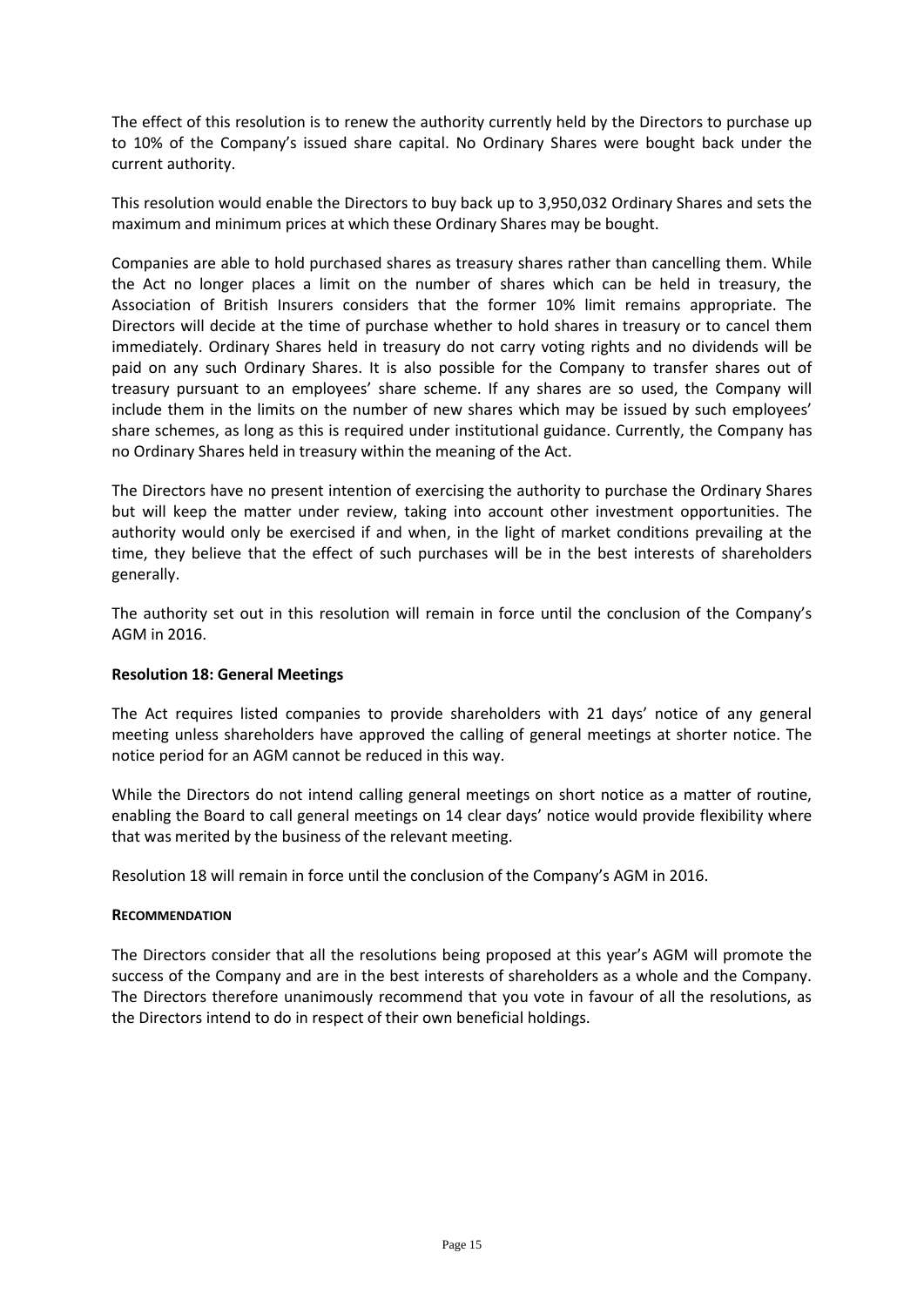#### **Notes to the Notice of Annual General Meeting**

#### **1 Entitlement to Attend and Vote**

Shareholders registered in the Register of Members of the Company as at 10:00 am (London time) on 19 May 2015 (or, in the event of any adjournment, on the date which is two days before the time of the adjourned meeting excluding non-working days) shall be entitled to attend or vote at the AGM in respect of the Ordinary Shares registered in their name at that time. Changes to entries on the Register of Members after 10:00 am (London time) on 19 May 2015 will be disregarded in determining the rights of any person to attend or vote at the AGM.

#### **2 Proxies**

Members are entitled to appoint a proxy (who need not be a member of the Company) to exercise all or any of their rights to attend, speak and vote on their behalf at the AGM.

A member may appoint more than one proxy in relation to the AGM provided that each proxy is appointed to exercise the rights attached to different Ordinary Shares held by that member. Members who wish to appoint more than one proxy in respect of their holding may obtain additional Forms of Proxy by contacting the Company's Registrars, Computershare on +44 (0)870 873 5866 or may photocopy the Form of Proxy provided with this document indicating on each copy the name of the proxy appointed and the number of Ordinary Shares in the Company in respect of which that proxy is appointed. All Forms of Proxy should be returned together in the same envelope.

Completion of the Form of Proxy will not prevent a member from subsequently attending and voting at the AGM in person if they so wish. The Form of Proxy, and any power of attorney or other authority under which it is executed (or a duly certified copy of any such power or authority), must be received by post or (during normal business hours only) by hand at the offices of the Company's Registrars, Computershare at The Pavilions, Bridgwater Road, Bristol BS99 6ZY, United Kingdom no later than 10:00 am (London time) on 19 May 2015, being 48 hours before the time appointed for the holding of the AGM excluding nonworking days.

Members may submit their proxies electronically at www.investorcentre.co.uk/eproxy using the Control Number, your unique PIN and Shareholder Reference Number (SRN) printed on your Form of Proxy.

### **3 Information Rights and Nominated Persons**

Persons who have been nominated under section 146 of Act (a **Nominated Person**) to enjoy information rights do not have a right to vote or appoint a proxy at the AGM and the statements of the rights of members in relation to the appointment of proxies in note 2 above does not apply to Nominated Persons. The rights described in that note can only be exercised by members of the Company.

However, a Nominated Person may have the right (under an agreement with the member by whom they were nominated) to be appointed, or to have someone else appointed, as a proxy for the AGM. If a Nominated Person has no such proxy appointment right or does not wish to exercise that right, they may have a right to give voting instructions to the registered shareholder under any such agreement.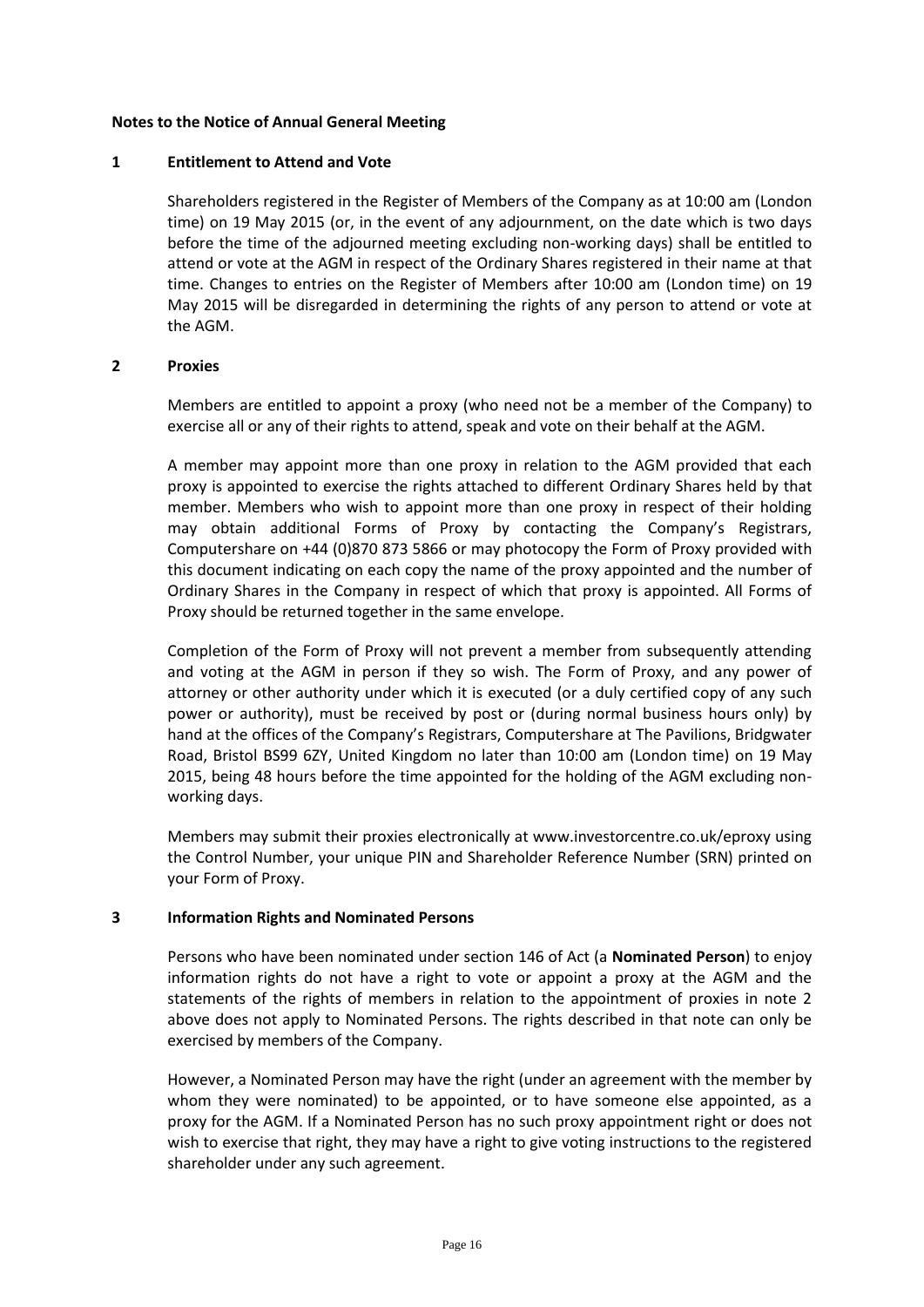### **4 Corporate Representatives**

A corporate shareholder may authorise a person or persons to act as its representative(s) at the AGM. Each such representative may exercise (on behalf of the corporate shareholder) the same powers as the corporate shareholder could exercise if they were an individual shareholder in the Company, provided that they do not do so in relation to the same Ordinary Shares.

## **5 CREST Proxy Instructions**

CREST members who wish to appoint a proxy or proxies through the CREST electronic proxy appointment service may do so for the AGM to be held on 21 May 2015 and any adjournment thereof by following the procedures described in the CREST Manual. CREST Personal Members or other CREST Sponsored Members, and those CREST members who have appointed a voting service provider, should refer to their CREST sponsor or voting service provider who will be able to take the appropriate action on their behalf.

In order for a proxy appointment or instruction made using the CREST service to be valid, the appropriate CREST message (a **CREST Proxy Instruction**) must be properly authenticated in accordance with Euroclear's specifications and must contain the information required for such instruction, as described in the CREST Manual. The message, regardless of whether it relates to the appointment of a proxy or to an amendment to the instruction given to a previously appointed proxy, must, in order to be valid, be transmitted so as to be received by the issuer's agent (ID Number 3RA50) no later than 10:00 am (London time) on 21 May 2015. No message received through the CREST network after this time will be accepted. For this purpose, the time of receipt will be taken to be the time (as determined by the timestamp applied to the message by the CREST Applications Host) from which the issuer's agent is able to retrieve the message by enquiry to CREST in the manner prescribed by CREST. The CREST Manual is available at www.euroclear.com/CREST.

CREST members and, where applicable, their CREST sponsors or voting service provider should note that Euroclear does not make available special procedures in CREST for any particular messages. Normal system timings and limitations will therefore apply in relation to the input of CREST Proxy Instructions. It is the responsibility of the CREST member concerned to take (or, if the CREST member is a CREST Personal Member or Sponsored Member, or has appointed a voting service provider, to procure that his CREST sponsor or voting service provider takes) such action as shall be necessary to ensure that a message is transmitted by means of the CREST system by any particular time. In this connection, CREST members and, where applicable, their CREST sponsors or voting service provider are referred, in particular, to those sections of the CREST Manual concerning practical limitations of the CREST system and timings.

The Company will treat as invalid a CREST Proxy Instruction in the circumstances set out in Regulation 35(5)(a) of the Uncertificated Securities Regulations 2001.

# **6 Issued Share Capital and Total Voting Rights**

Holders of Ordinary Shares are entitled to attend and vote at general meetings of the Company. Each Ordinary Shares entitles the holder to one vote on a poll. As at 22 April 2015, being the last practicable date prior to the publication of this Notice, the Company's issued share capital consisted of 39,500,320 Ordinary Shares. The Company does not hold any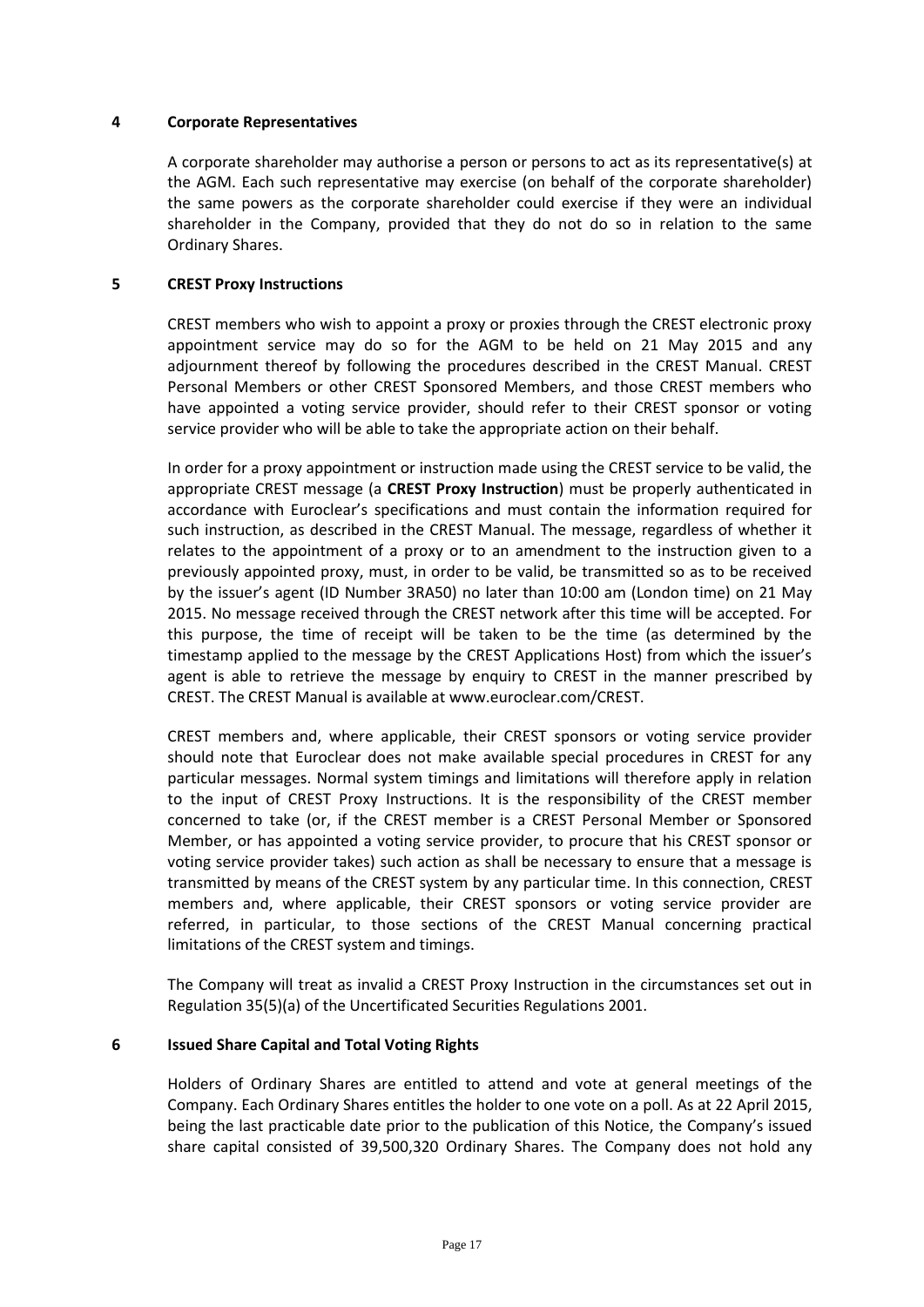Ordinary Shares in treasury within the meaning of the Act. Therefore, the total voting rights in the Company as at 22 April 2015 are 39,500,320.

### **7 Voting at the AGM**

Each of the resolutions to be put to the AGM will be voted on by way of a poll and not by a show of hands. In this way, the voting preferences of all shareholders are taken into account not only those who are able to physically attend the AGM. The results of the poll will be notified to the market in the usual way and published on the Company's website after the meeting.

## **8 Publication of Audit Concerns**

Under section 527 of the Act, the Company may be required by members meeting the threshold set out in that section to publish on a website a statement setting out any matter relating to: (i) the audit of the Company's accounts (including the auditor's report and the conduct of the audit) that are to be laid before the AGM; or (ii) any circumstance connected with an auditor of the Company ceasing to hold office since the previous meeting at which annual accounts and reports were laid in accordance with section 437 of the Act which they intend to raise at the AGM. The Company may not require the members requesting any such website publication to pay its costs in complying with sections 527 or 528 of the Act. Where the Company is required to place a statement on a website under section 527 of the Act, it must forward the statement to the Company's auditor not later than the time when it makes the statement available on the website. The business which may be dealt with at the AGM includes any statement that the Company has been required under section 527 of the Act to publish on a website.

### **9 Questions**

Any member attending the AGM has the right to ask questions. The Company must cause to be answered any such question relating to the business being dealt with at the AGM but no such answer need be given if (a) to do so would interfere unduly with the preparation for the meeting or would involve the disclosure of confidential information, (b) the answer has already been given on a website in the form of an answer to a question, or (c) it is undesirable in the interests of the Company or the good order of the AGM that the question be answered.

### **10 Display Documents**

Copies of the service contract for the Executive Director and the letters of appointment for the Non-executive Directors are available for inspection at the registered office of the Company from the date of this Notice until the time of the AGM, during normal business hours on any weekday (Saturdays, Sundays and public holidays excepted) and also at the place of the AGM from 9:30 am (London time) on the day of the AGM until the conclusion thereof.

### **11 Information available on the website**

A copy of this Notice and other information required by section 311A of the Act can be found a[t www.bogh.co.uk.](http://www.bogh.co.uk/)